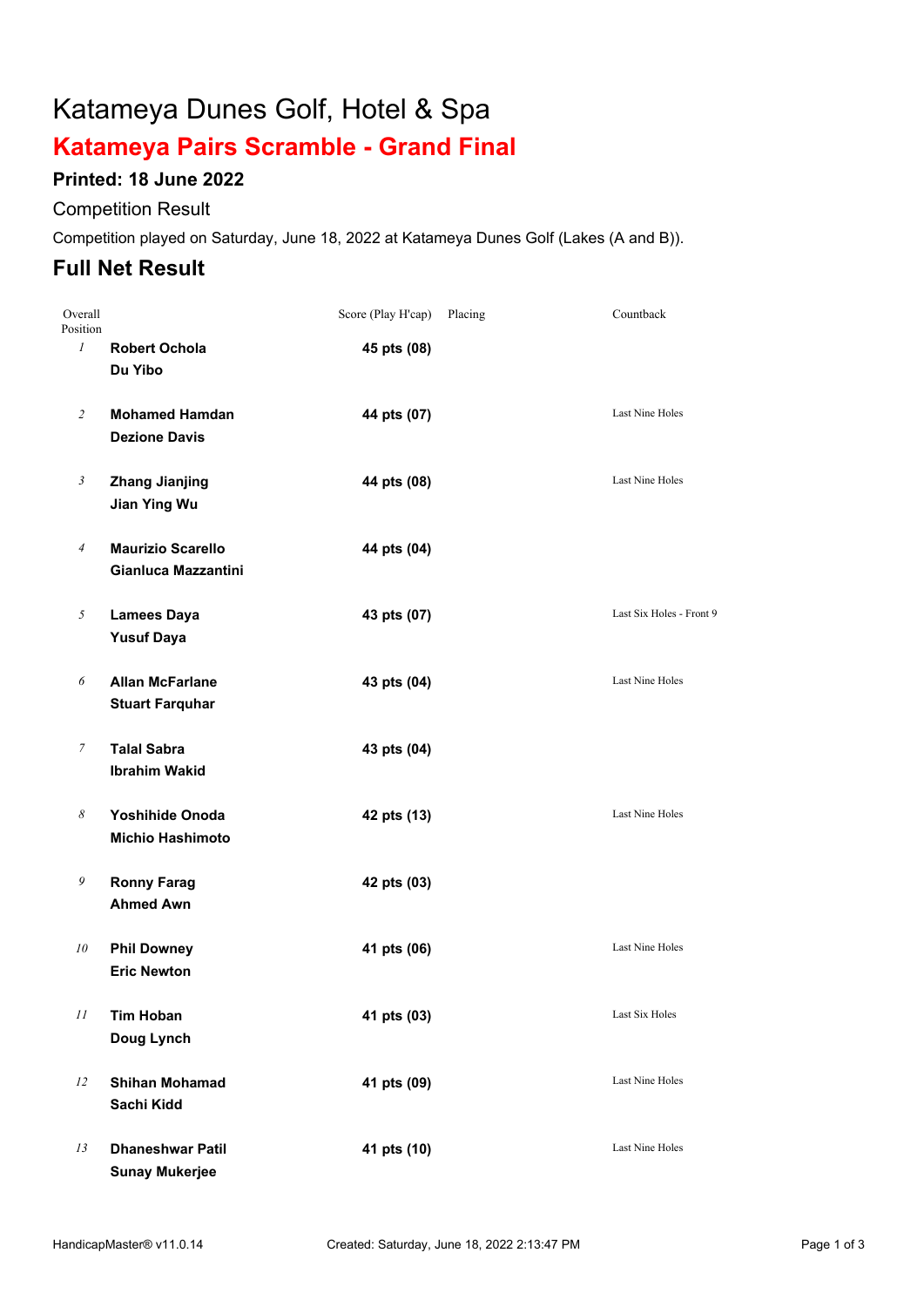| 14 | Nicolo Moschini<br><b>Olivia Kuster</b>              | 41 pts (06) | Last Six Holes   |
|----|------------------------------------------------------|-------------|------------------|
| 15 | <b>Omar Khan</b><br><b>Vineet Patni</b>              | 41 pts (07) |                  |
| 16 | <b>Neil Ciano</b><br><b>John Evans</b>               | 40 pts (10) | Last Nine Holes  |
| 17 | <b>Ankush Arora</b><br><b>Sudhir Sagar</b>           | 40 pts (05) |                  |
| 18 | Yun Nam Choi<br><b>Sang Jik Jeong</b>                | 39 pts (08) | Last Nine Holes  |
| 19 | <b>Louisa Gitau</b><br><b>Titus Gitau</b>            | 39 pts (03) | Last Three Holes |
| 20 | <b>Robert Kendall</b><br><b>Michael Kidd</b>         | 39 pts (08) | Last Nine Holes  |
| 21 | <b>Jack Ngiow</b><br>Jui Fan                         | 39 pts (09) |                  |
| 22 | <b>Myriam Dumas</b><br><b>Sylvain Gimenez</b>        | 38 pts (08) | Last Nine Holes  |
| 23 | <b>Kim Hye Sook</b><br>YongJu Park                   | 38 pts (06) | Last Nine Holes  |
| 24 | Chan ho Cho<br>Lee Kum Ok                            | 38 pts (07) | Last Six Holes   |
| 25 | Klaudia Van Der Wilden<br><b>Paul Van Der Wilden</b> | 38 pts (10) |                  |
| 26 | <b>Ruma Mehta</b><br><b>Suketu Mehta</b>             | 37 pts (10) | Last Six Holes   |
| 27 | <b>Kim Mingu</b><br>Kab Joo Kim                      | 37 pts (11) |                  |
| 28 | Jongrak Kim<br><b>Sun Kang</b>                       | 36 pts (09) | Last Nine Holes  |
| 29 | Katja Jahn<br><b>Thomas Jahn</b>                     | 36 pts (11) |                  |
| 30 | Leo Lee<br><b>Gibong Kwak</b>                        | 35 pts (09) |                  |